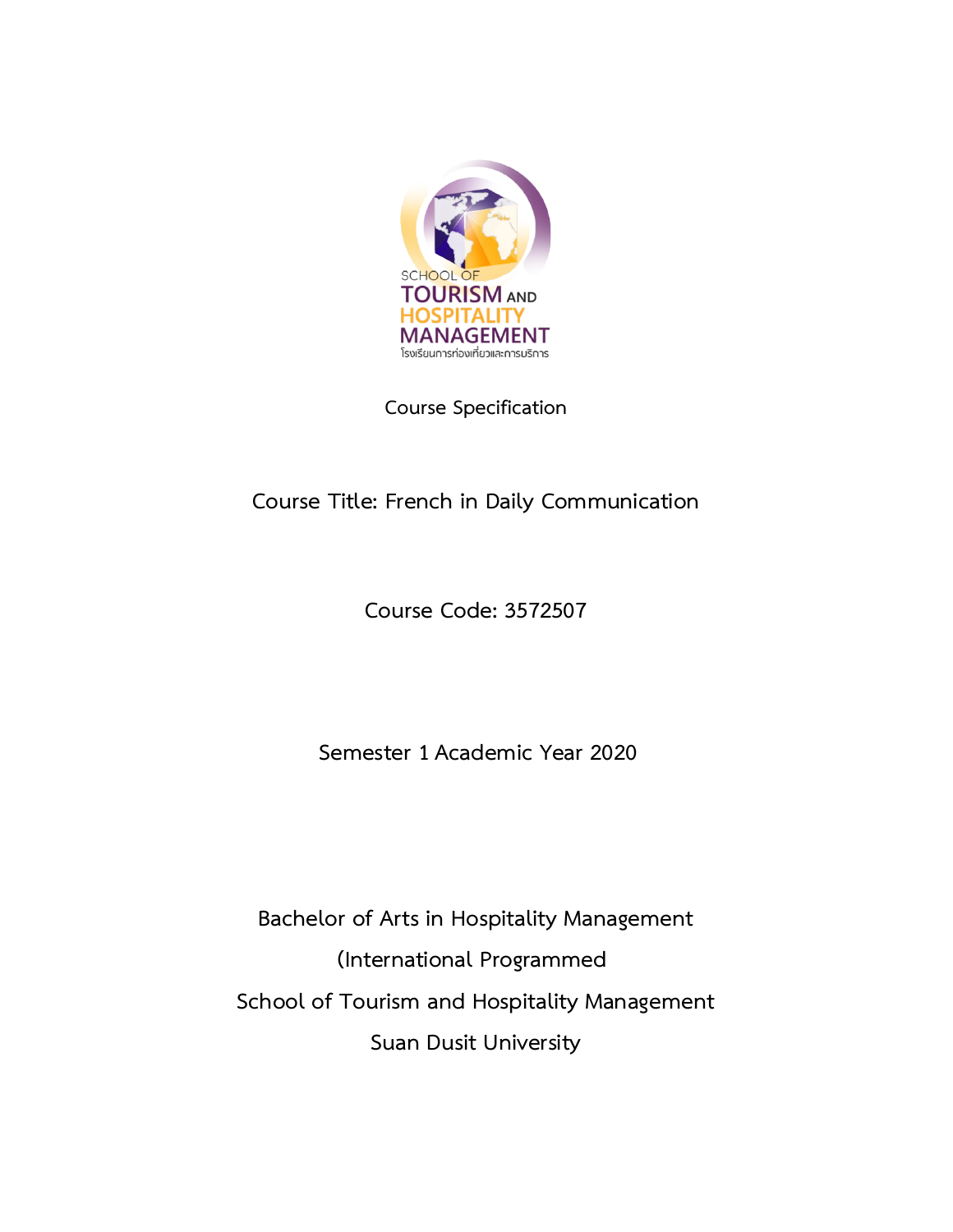# **Content**

|           |                                                 | Page |
|-----------|-------------------------------------------------|------|
| Section 1 | General information                             | 3    |
| Section 2 | Aims and Objectives                             | 4    |
| Section 3 | Course Description and Implementation           | 4    |
| Section 4 | Development of Students' Learning Outcomes      | 5    |
| Section 5 | Teaching and Evaluation Plans                   | 9    |
| Section 6 | Teaching Materials and Resources                | 19   |
| Section 7 | Evaluation and Improvement of Course Management | 20   |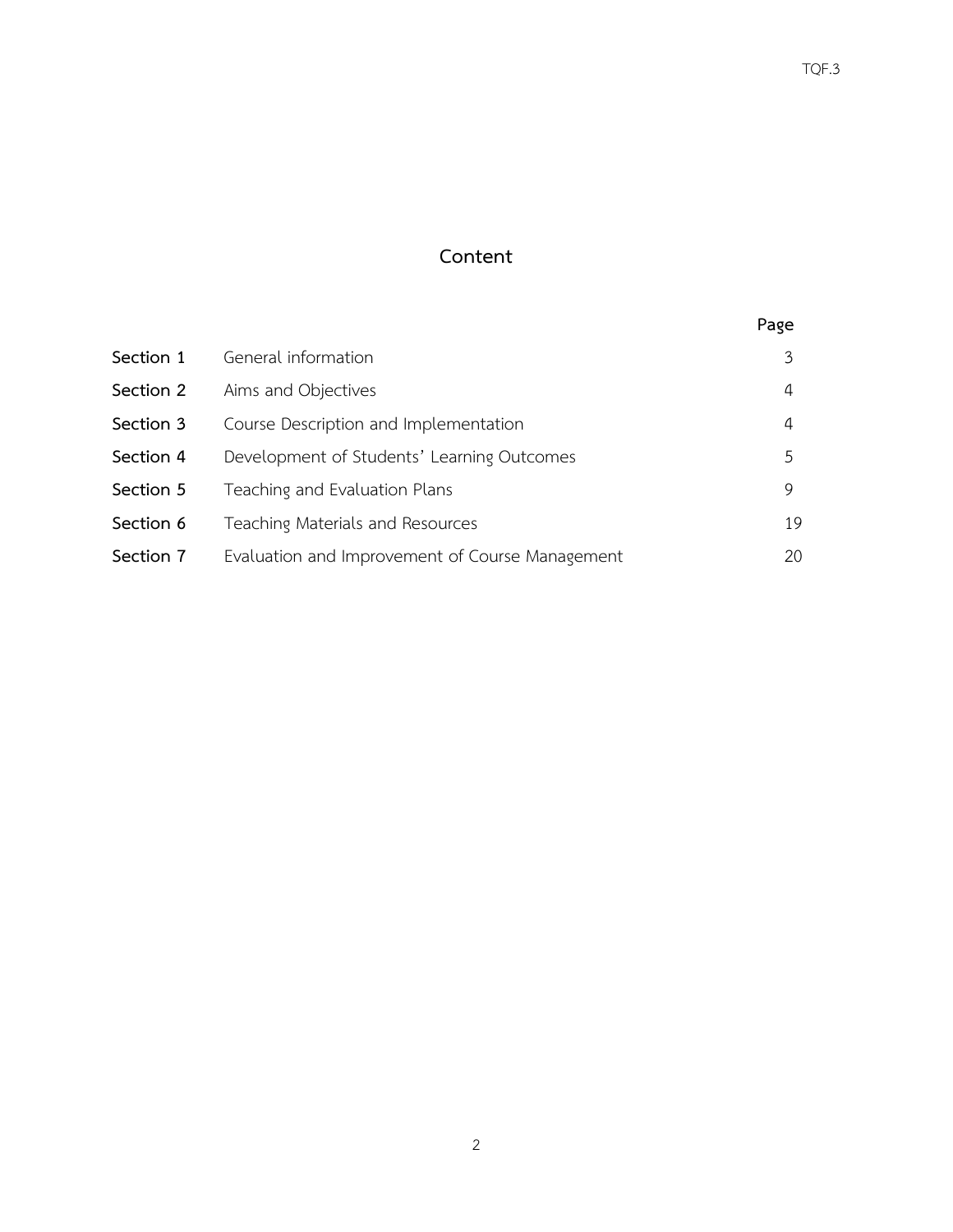# **Course Specification**

| Name of institution       | Suan Dusit University                        |
|---------------------------|----------------------------------------------|
| Campus/faculty/department | School of Tourism and Hospitality Management |

#### **Section1 General Information**

#### **1. Course code and course title**

**Course Code:** 3572507

 **Course title:** French in Daily Communication

#### **2. Number of credits**

3 (3-0-6

#### **3. Curriculum and type of subject**

3.1 Bachelor of Arts Programme in Hospitality Management

3.2 Type of Subject: Elective courses Major: None

# **4. Responsible faculty members**

**4.1 course coordinator**: Aj. Jaturada Pochanajun

**4.2 Instructors**: Aj. Jaturada Pochanajun **Section:** B1

# **5 .Semester /year of study**

Semester1/ Academic year2020 / Year 2

#### **6 .Pre-requisite (if any)**

None

#### **7 .Co-requisites (if any)**

None

**8 .Venue of study**

Suan Dusit University

# **9 .Date of latest revision**

17 June 2020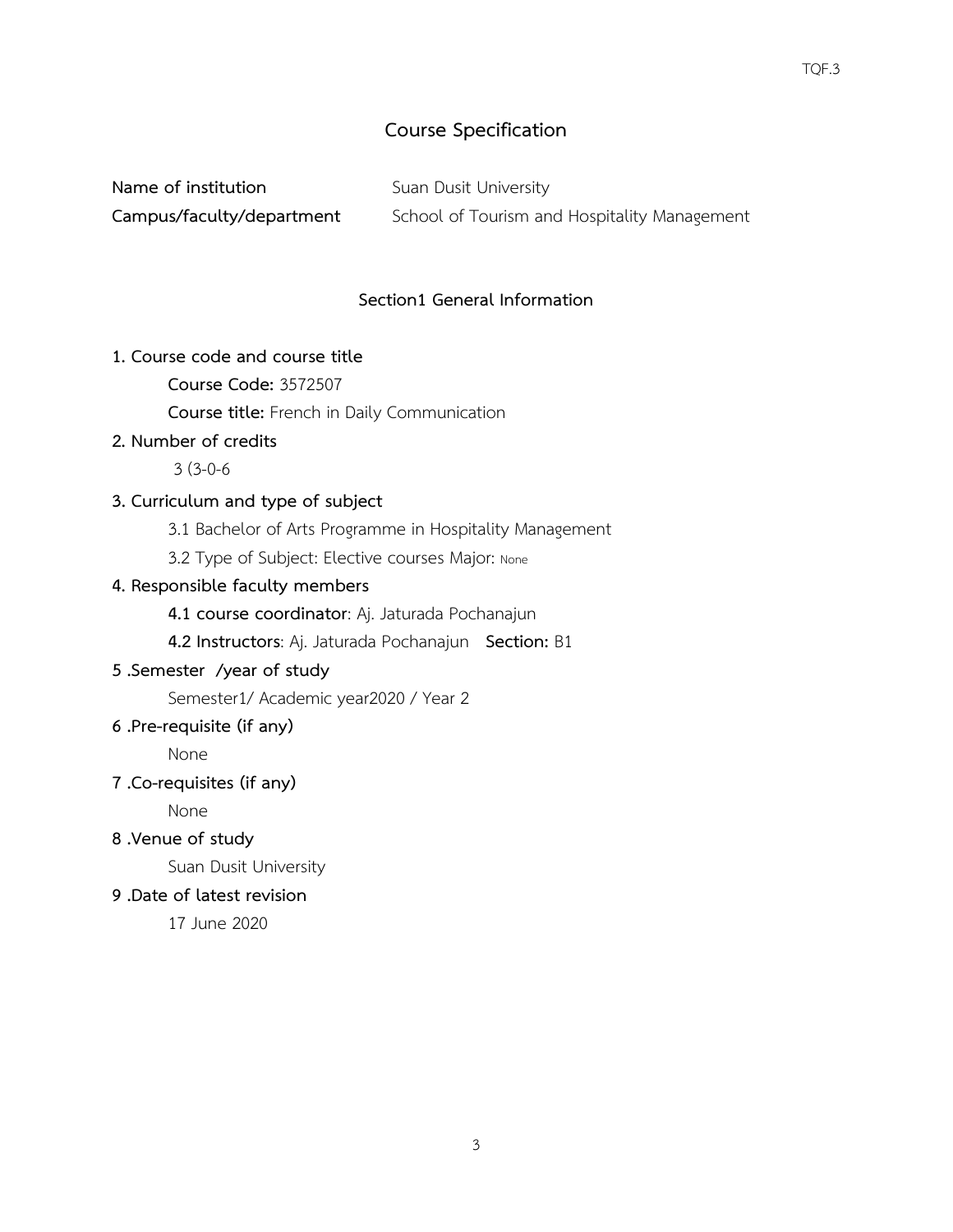#### **Section 2 Aims and Objectives**

#### **1. Aims of the Course**

#### 1.1 Cognitive Theory (Knowledge from learning

- To learn the medium level of French, to learn about advance vocabulary, structure of sentence, idiom, grammar and French culture of French in Daily Communication.

# **1.2** Skills (Abilities and skills acquired from learning

- To Apply the Knowledge of French in Daily Communication to communicate in various situation in daily life and to practice the four skills of French in Daily Communication.

#### 1.3 Moral (Attitudes, Moral and Ethical derived from learning

- To Understand to the Knowledge of French in Daily Communication and French culture and to adapt good attitude perceptions as being good part of the hospitality industry.

#### **2. Objectives of Course Development/Modification**

After successful completion of this course, students will understand advance vocabulary, structure of sentence, idiom, grammar and French culture of French in Daily Communication, will practice listening, speaking, reading and writing skills can communicate and will can communicate in various situation in daily life.

#### **Section 3: Course Description and Implementation**

#### **1. Course Description**

Practice listening, speaking, reading and writing skills for French communicating in everyday life with advance vocabulary, idiom and structure and study French culture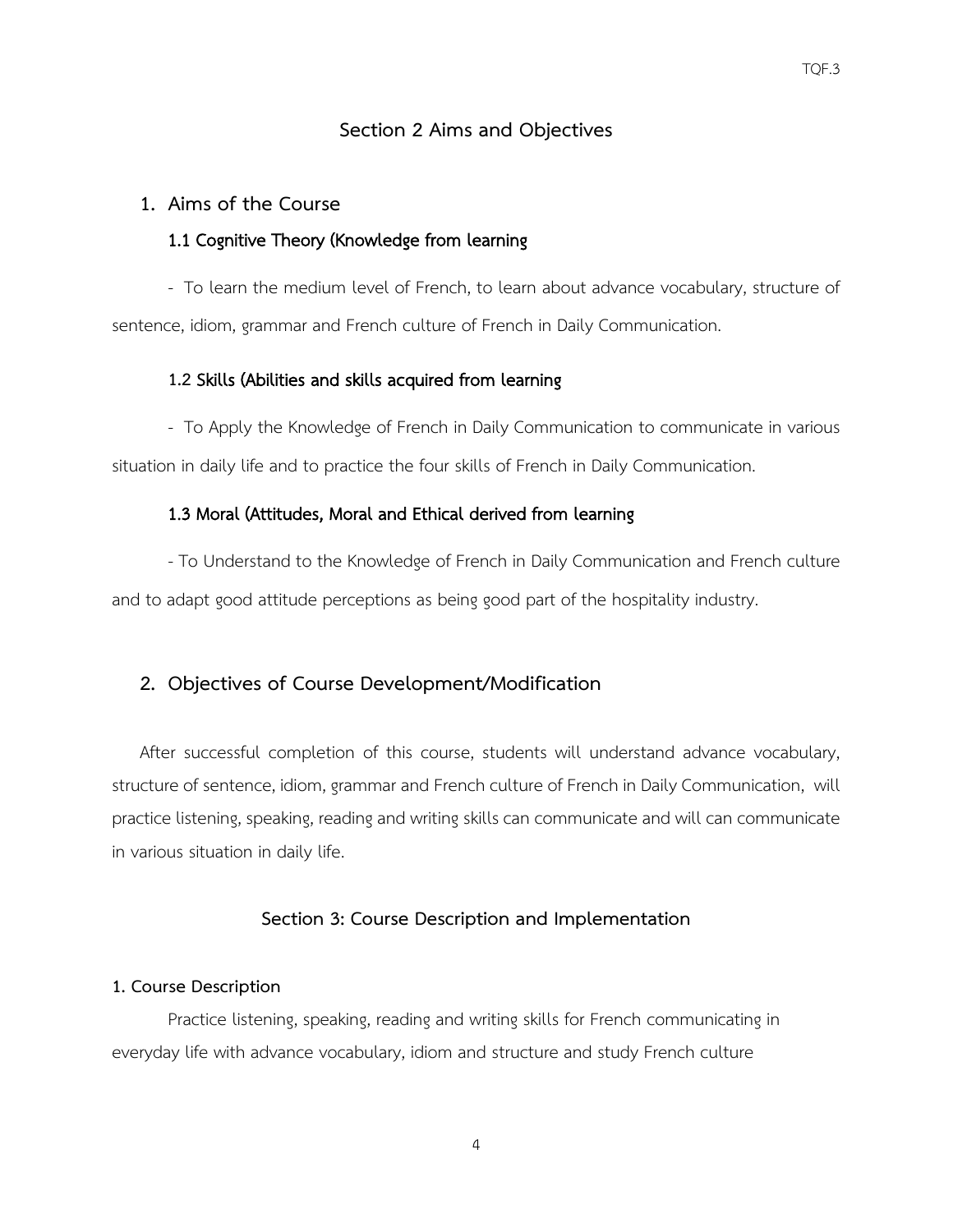# **2. Number of Hours per Semester**

| Lecture<br>(Hour                            | Additional<br>class (Hour | Laboratory/field<br>trip/internship<br>(Hour | Self-study<br>(Hour                         |
|---------------------------------------------|---------------------------|----------------------------------------------|---------------------------------------------|
| 45 hours/semester                           | <b>None</b>               | <b>None</b>                                  | 90 hours/semester                           |
| $(3 \text{ hours} \times 15 \text{ weeks})$ |                           |                                              | $(6 \text{ hours} \times 15 \text{ weeks})$ |

# **3. Number of hours that the lecturer provides individual counseling and guidance**

- The student can make an appointment to consult and communicate with the lecturer by online application such as Facebook, Line etc.

- Course convenor will be available for additional academic advice for 2 hours per week.

# **Section 4 Development of Students' Learning Outcomes**

# **1. Morality and Ethics**

# **1.1 Expected outcome on morality and ethics**

Enable the students to be responsible, disciplined, honest and able to morally and

ethically apply specific skills learnt throughout this course as follows:

(1 To realize good values, moral conscience and ethics

(2 To be self and social responsible with good attitude and behavior

# **● (3 To responsible of duties, good membership and develop leadership skills and**

# **act as a role model to others**

○ (4 To be disciplined and follow the organizational and social rules and regulations

#### **1.2 Teaching methods**

- lecturing alongside with examples of advance vocabulary, structure of sentence, idiom, grammar and French culture of French in Daily Communication

- Practicing listening, speaking, reading and writing skills for French communicating in Daily Life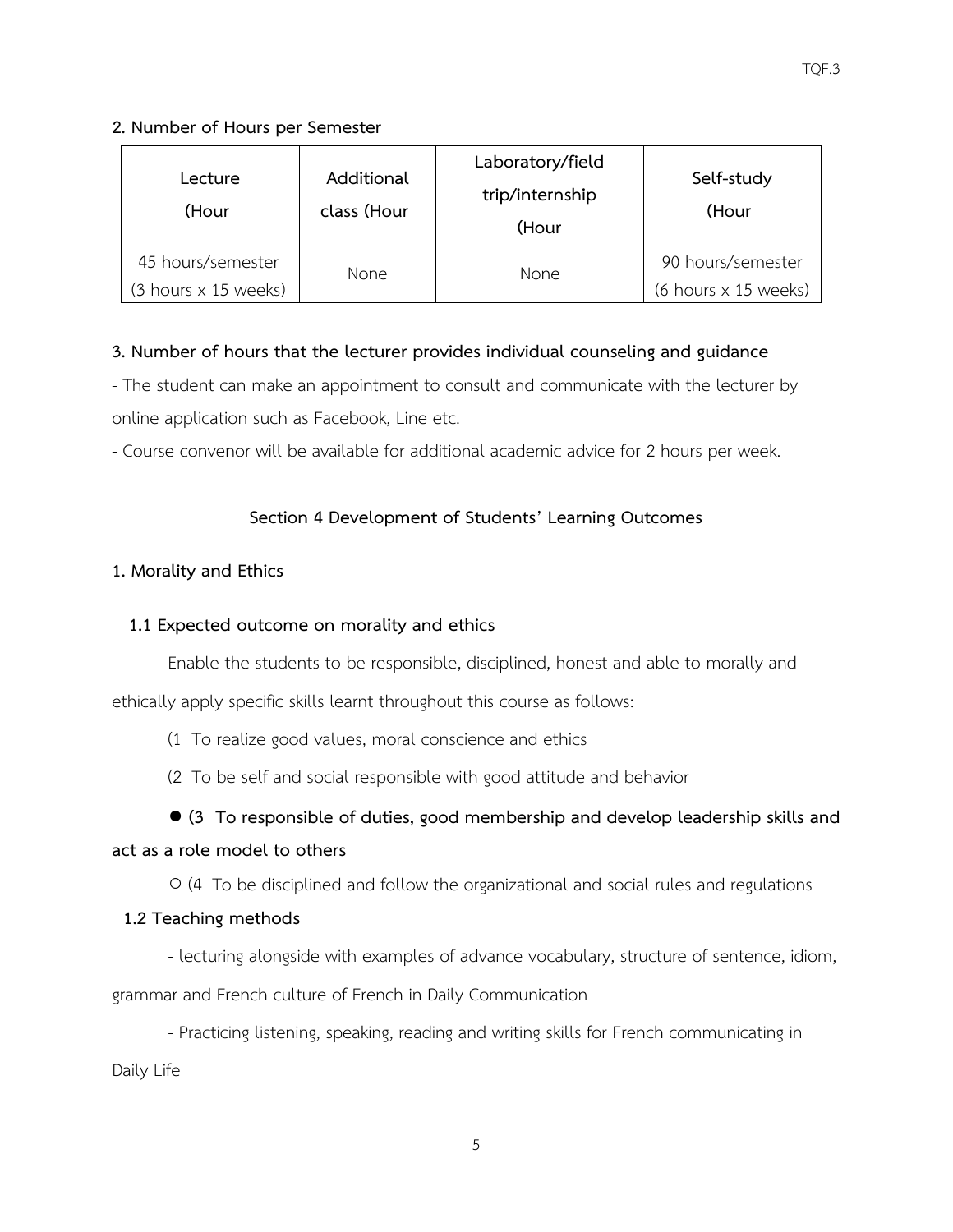- Discussing the various situation in Daily Life

#### **1.3 Evaluation methods**

- Frequency of attendance and punctuality of assessment submission
- From assignment

### **2. Knowledge Development**

**2.1 Expected outcome on Knowledge and skills development**

● **(1 To understand the important principles and theories of hospitality** 

**organizational behavioral and interpersonal skills, international marketing, tourist behavior**

**and related skills systematically and globally.**

**● (2 To be able to integrate knowledge of hospitality with other related fields.**

(3 To understand research designs and methodology in order to solve organization problems and to develop organization knowledge management.

# **2.2 Teaching methods**

Lecture, focus group, group work, academic presentation, analytical studies, academic assessments throughout the semester

# **2.3 Evaluation methods**

- Mid-term exam, and final exam
- Other written and verbal assessments throughout the semester
- Learning by doing (tour operated by students

#### **3. Intellectual Knowledge Innovation**

#### **3.1 Expected outcome on Intellectual Knowledge Innovation**

(1 To be able to evaluate and analyze data, and able to think critically and

systematically in order to find cause, effect, and resolution of the problems in depth

# ● **(2 To be able to apply methodologies, synthesis, evaluation both practically**

# **and theoretically in actual operations**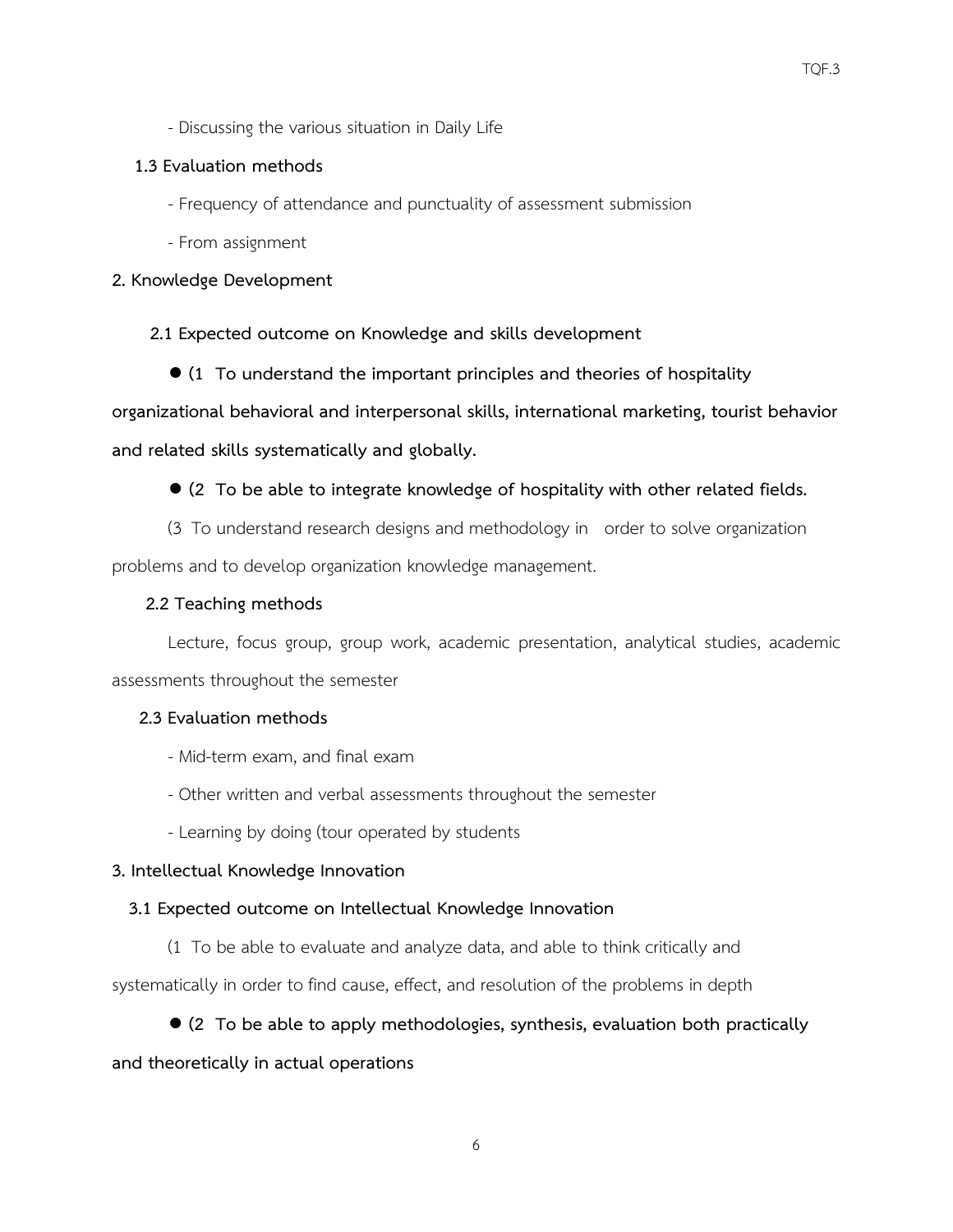(3 To be able to suitably apply knowledge and innovation in business term and able to adapt innovation technology to the profession and related fields

#### **3.2 Teaching methods**

- Group work and presentation
- Group discussion

# **3.3 Evaluation methods**

- Exams and assessments that focus on students' critical thinking analysis

# **4. Interpersonal Skills and Responsibility**

# **4.1 Expected outcome on Interpersonal Skills and Responsibility**

**● (1 To be able to work with others and solve the problems both as a good** 

# **leader and a good team member.**

○ (2 To be able to develop self – improvement continuously on professional learning improvement based on international criterion.

#### **4.2 Teaching methods**

- Delegate group work for group discussions
- Require oral presentations

#### **4.3 Evaluation methods**

- Self-evaluation
- Peer evaluation

# **5. Numerical Analysis and Information Technology Skills**

 **5.1 Expected outcome on Numerical Analysis and Information Technology Skills**

● **(1 To be able to apply foreign languages effectively when communicate both** 

# **academically and professionally.**

● **(2 To be able to communicate effectively with foreigners from different culture in different situation.**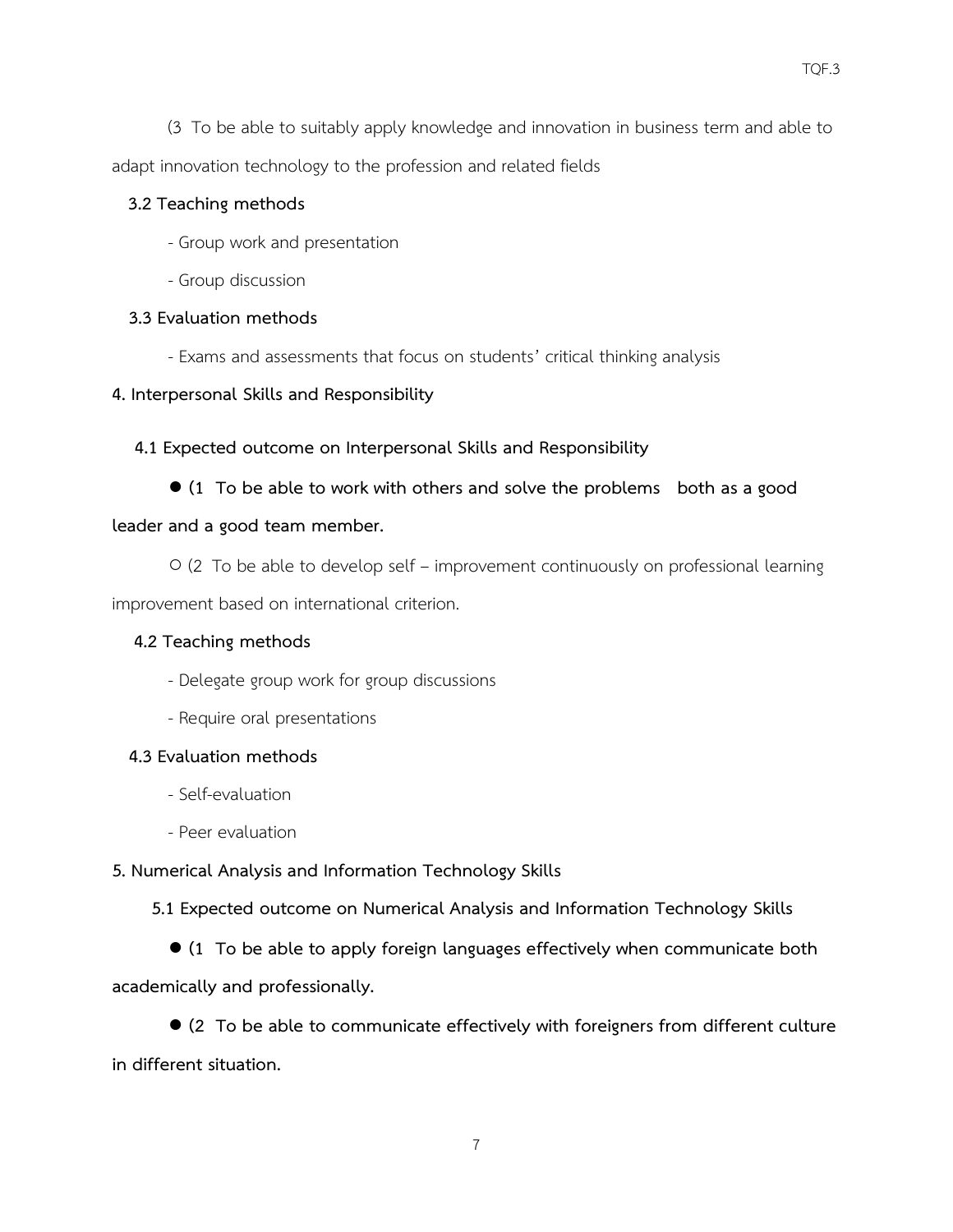- (3 To be able to use information technology suitably in different operations.
- (4 To be able to analyze and interpret data, facts, figures, statistics and/or numerical

related tasks efficiently.

# **5.2 Teaching methods**

- Lecture and discussion.
- Practice

### **5.3 Evaluation methods**

- Evaluate from assignment.
- Evaluate in answering question in classroom.
- Midterm.
- Final test

#### **Section 5: Teaching and Evaluation Plans**

**1. Lesson Plan**

| Week | <b>Topic</b>               | Hour | Teaching & Learning Activities,<br>Instructional Media (if any) | Instructional<br>Media |
|------|----------------------------|------|-----------------------------------------------------------------|------------------------|
| 1    | Description du cours       | 3    | Teaching & Learning Activities                                  | - Power point          |
|      | Le français pour           |      | The instructor introduces oneself                               | - Syllabus             |
|      | la communication           |      | and gives the course overview.                                  | handout                |
|      | - Course syllabus overview |      | Also explain the course syllabus,                               | - Course               |
|      | - Course objective and     |      | inform the assessment and                                       | Online by              |
|      | evaluation                 |      | evaluation method, including rules                              | Application            |
|      | French Culture for         |      | and regulation in class. Inform date                            | Microsoft              |
|      | communication              |      | and time for giving an advice or                                | Team &                 |
|      |                            |      | guidance.                                                       | <b>WBSC</b>            |
|      |                            |      | Evaluation Methods:                                             |                        |
|      |                            |      | - Pre-test                                                      |                        |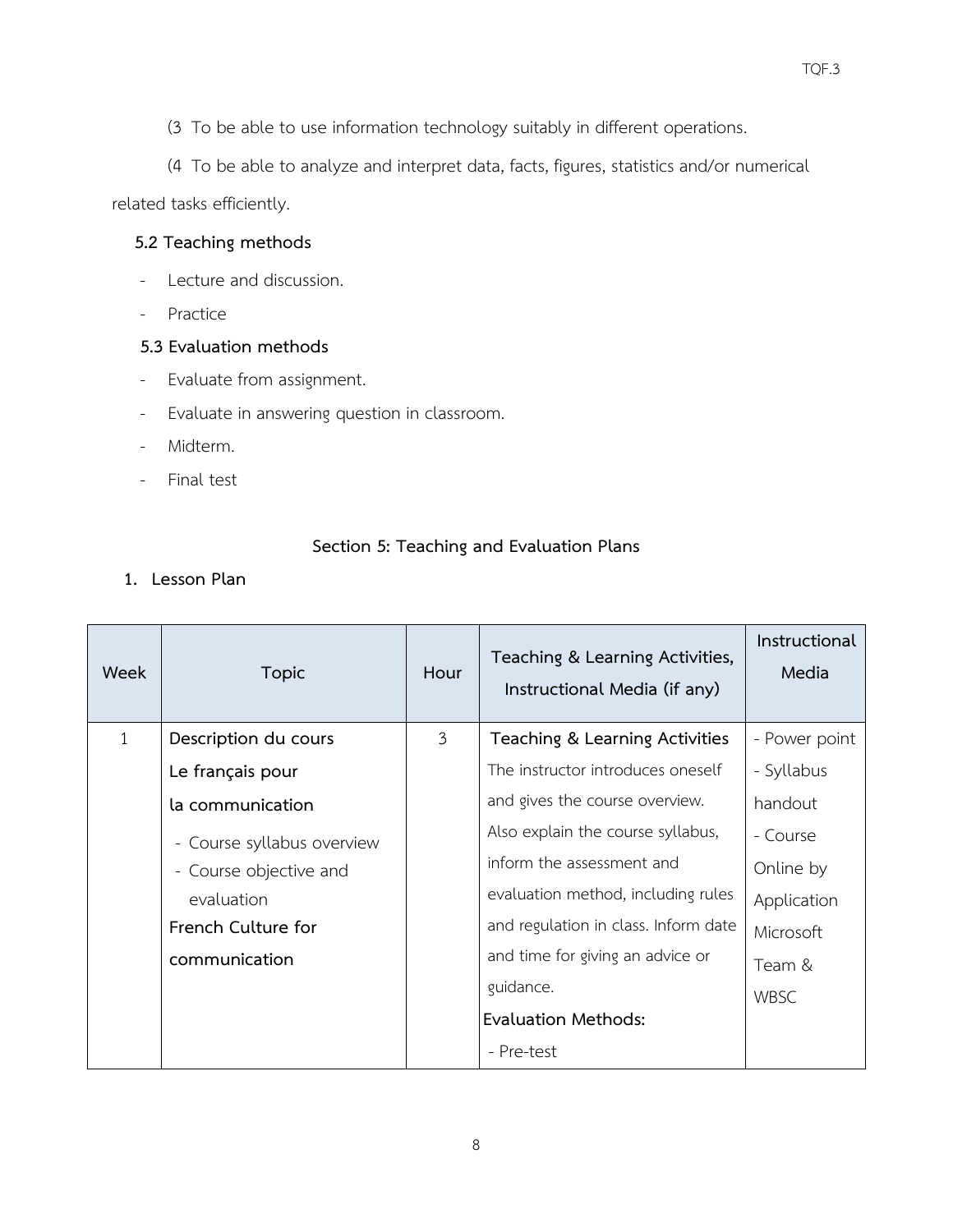| Week           | <b>Topic</b>                 | Hour | Teaching & Learning Activities,<br>Instructional Media (if any) | Instructional<br>Media |
|----------------|------------------------------|------|-----------------------------------------------------------------|------------------------|
| $\overline{2}$ | La leçon 1 : La salutation   | 3    | Teaching & Learning Activities                                  | - Subject              |
|                | - Écoutez le dialogue :      |      | - Review basic French knowledge                                 | handout                |
|                | Bonjour                      |      | and information                                                 | - Power                |
|                | - L'expression               |      | - Explain vocabulary meaning and                                | point                  |
|                | - Le vocabulaire             |      | teach how to write and                                          | - V.D.O. Clip          |
|                | - La grammaire               |      | pronounce                                                       | or CD                  |
|                |                              |      | - Explain how to choose and                                     | - Course               |
|                |                              |      | apply vocabularies to make                                      | Online by              |
|                |                              |      | proper sentences                                                | Application            |
|                |                              |      | <b>Evaluation Methods:</b>                                      | Microsoft              |
|                |                              |      | - Practice pronouncing                                          | Team &                 |
|                |                              |      | - Pair/Group work to help each                                  | WBSC                   |
|                |                              |      | other create proper dialog for                                  |                        |
|                |                              |      | conversation in accordance with                                 |                        |
|                |                              |      | the given situations.                                           |                        |
|                |                              |      | - Play role in front of the class                               |                        |
|                |                              |      | - Chapter exercise                                              |                        |
|                |                              |      | $-Q&A$                                                          |                        |
| 3              | La leçon 2 : La présentation | 3    | Teaching & Learning Activities                                  | - Subject              |
|                | (La première partie)         |      | - Review previous lesson                                        | handout                |
|                | - Voici c'est la phrase pour |      | - Explain vocabulary meaning and                                | - Power                |
|                | se présenter                 |      | teach how to write and                                          | point                  |
|                | - L'expression               |      | pronounce                                                       | - V.D.O. Clip          |
|                | - Le vocabulaire : les       |      | - Explain how to choose and                                     | or CD                  |
|                | langues et les nationalités  |      | apply vocabularies to make                                      | - Course               |
|                | - La grammaire               |      | proper sentences                                                | Online by              |
|                |                              |      | <b>Evaluation Methods:</b>                                      | Application            |
|                |                              |      | - Practice pronouncing                                          | Microsoft              |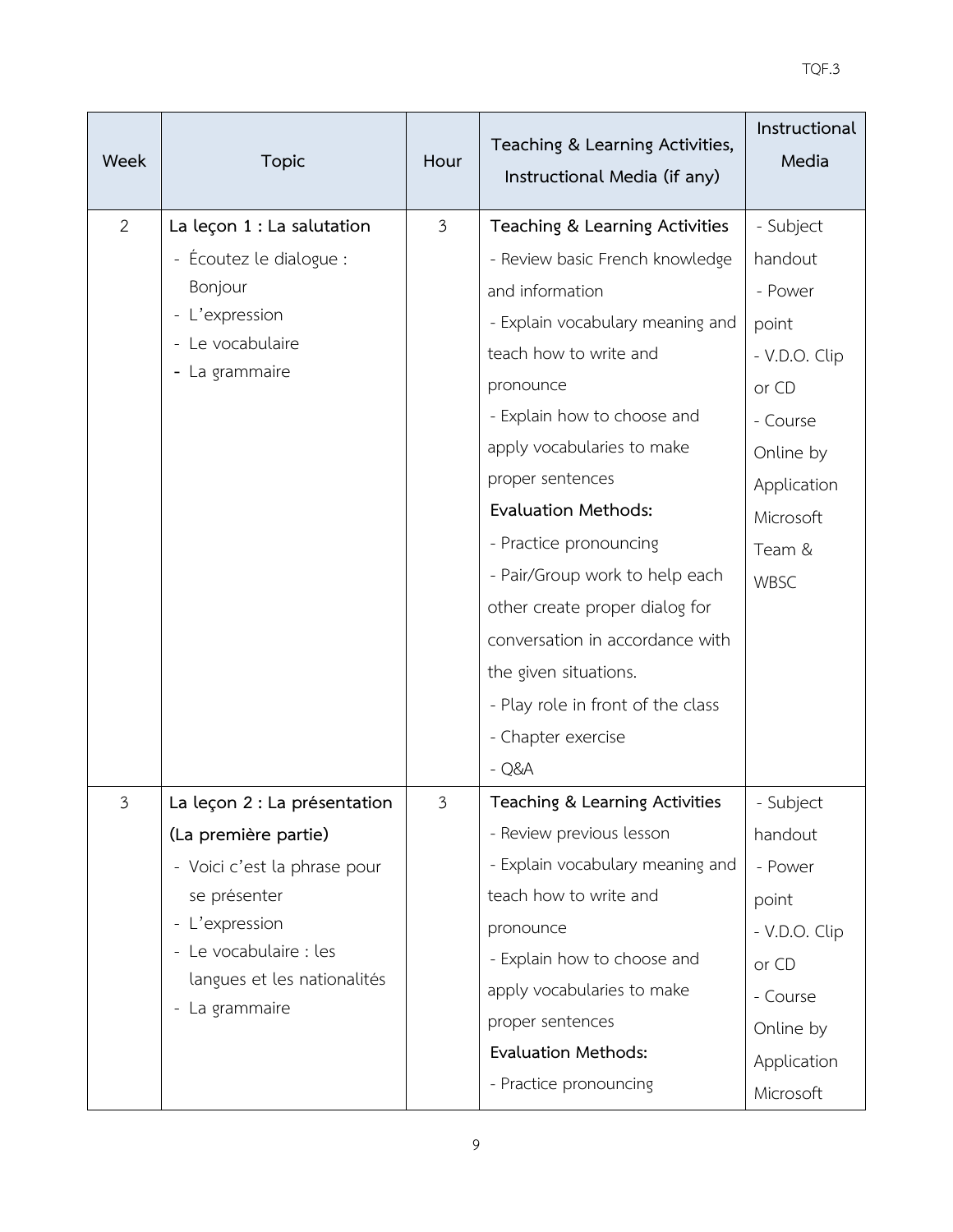| Week           | <b>Topic</b>                                                                                                                                                                                       | Hour           | Teaching & Learning Activities,<br>Instructional Media (if any)                                                                                                                                                                                                                                                                                                                                                                                                                     | Instructional<br>Media                                                                                                                    |
|----------------|----------------------------------------------------------------------------------------------------------------------------------------------------------------------------------------------------|----------------|-------------------------------------------------------------------------------------------------------------------------------------------------------------------------------------------------------------------------------------------------------------------------------------------------------------------------------------------------------------------------------------------------------------------------------------------------------------------------------------|-------------------------------------------------------------------------------------------------------------------------------------------|
|                |                                                                                                                                                                                                    |                | - Pair/Group work to help each<br>other create proper dialog for<br>conversation in accordance with<br>the given situations.<br>- Play role in front of the class<br>- Chapter exercise<br>$-Q&A$                                                                                                                                                                                                                                                                                   | Team &<br><b>WBSC</b>                                                                                                                     |
| $\overline{4}$ | La leçon 3 : La présentation<br>(La deuxième partie)<br>- Voici c'est la phrase pour<br>se présenter<br>- L'expression<br>- Le vocabulaire :<br>les professions<br>(les métiers)<br>- La grammaire | $\mathfrak{Z}$ | Teaching & Learning Activities<br>- Review previous lesson<br>- Explain vocabulary meaning and<br>teach how to write and<br>pronounce<br>- Explain how to choose and<br>apply vocabularies to make<br>proper sentences<br><b>Evaluation Methods:</b><br>- Practice pronouncing<br>- Pair/Group work to help each<br>other create proper dialog for<br>conversation in accordance with<br>the given situations.<br>- Play role in front of the class<br>- Chapter exercise<br>$-Q&A$ | - Subject<br>handout<br>- Power<br>point<br>- V.D.O. Clip<br>or CD<br>- Course<br>Online by<br>Application<br>Microsoft<br>Team &<br>WBSC |
| 5              | La leçon 4 : La famille<br>- Écoutez le dialogue<br>- L'expression<br>- Le vocabulaire :<br>La famille                                                                                             | $\mathfrak{Z}$ | Teaching & Learning Activities<br>- Review previous lesson                                                                                                                                                                                                                                                                                                                                                                                                                          | - Subject<br>handout<br>- Power<br>point                                                                                                  |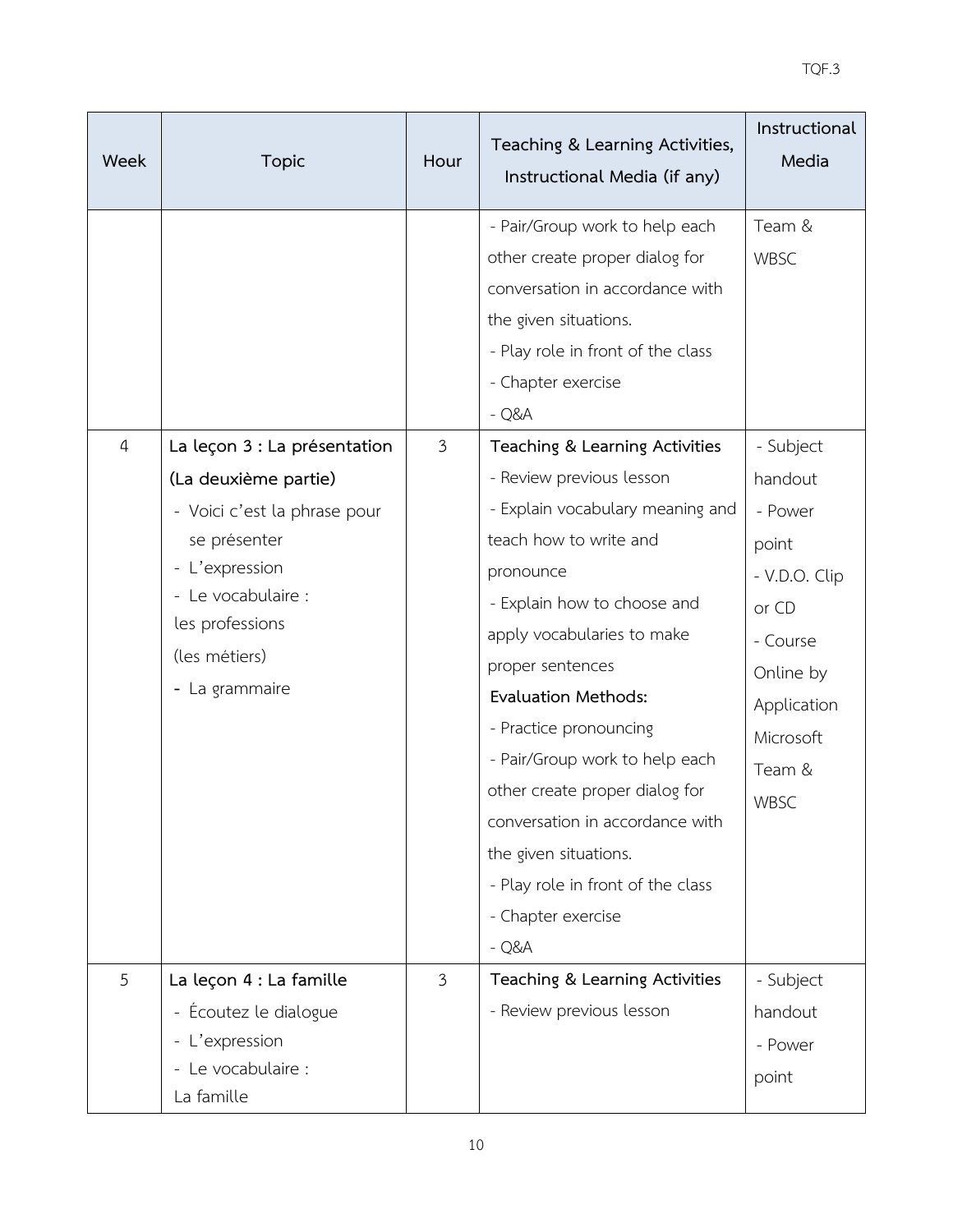| Week | <b>Topic</b>                                                                                                                                        | Hour           | Teaching & Learning Activities,<br>Instructional Media (if any)                                                                                                                                                                                                                                                                                    | Instructional<br>Media                                                                                                 |
|------|-----------------------------------------------------------------------------------------------------------------------------------------------------|----------------|----------------------------------------------------------------------------------------------------------------------------------------------------------------------------------------------------------------------------------------------------------------------------------------------------------------------------------------------------|------------------------------------------------------------------------------------------------------------------------|
|      | - La grammaire                                                                                                                                      |                | - Explain vocabulary meaning and<br>teach how to write and<br>pronounce<br>- Explain how to choose and<br>apply vocabularies to make<br>proper sentences<br><b>Evaluation Methods:</b><br>- Practice pronouncing<br>- Pair/Group work to help each<br>other create proper dialog for                                                               | - V.D.O. Clip<br>or CD<br>- Course<br>Online by<br>Application<br>Microsoft<br>Team &<br><b>WBSC</b>                   |
|      |                                                                                                                                                     |                | conversation in accordance with<br>the given situations.<br>- Play role in front of the class<br>- Chapter exercise<br>$-Q&A$                                                                                                                                                                                                                      |                                                                                                                        |
| 6    | La leçon 5 : Le caractère et<br>le sentiment<br>- Lisez et répétez les<br>phrases suivantes<br>- L'expression<br>- Le vocabulaire<br>- La grammaire | $\mathfrak{Z}$ | Teaching & Learning Activities<br>- Review previous lesson<br>- Explain vocabulary meaning<br>and teach how to write and<br>pronounce<br>- Explain how to choose and<br>apply vocabularies to make<br>proper sentences<br><b>Evaluation Methods:</b><br>- Practice pronouncing<br>- Pair/Group work to help each<br>other create proper dialog for | - Subject<br>handout<br>- Power<br>point<br>- Course<br>Online by<br>Application<br>Microsoft<br>Team &<br><b>WBSC</b> |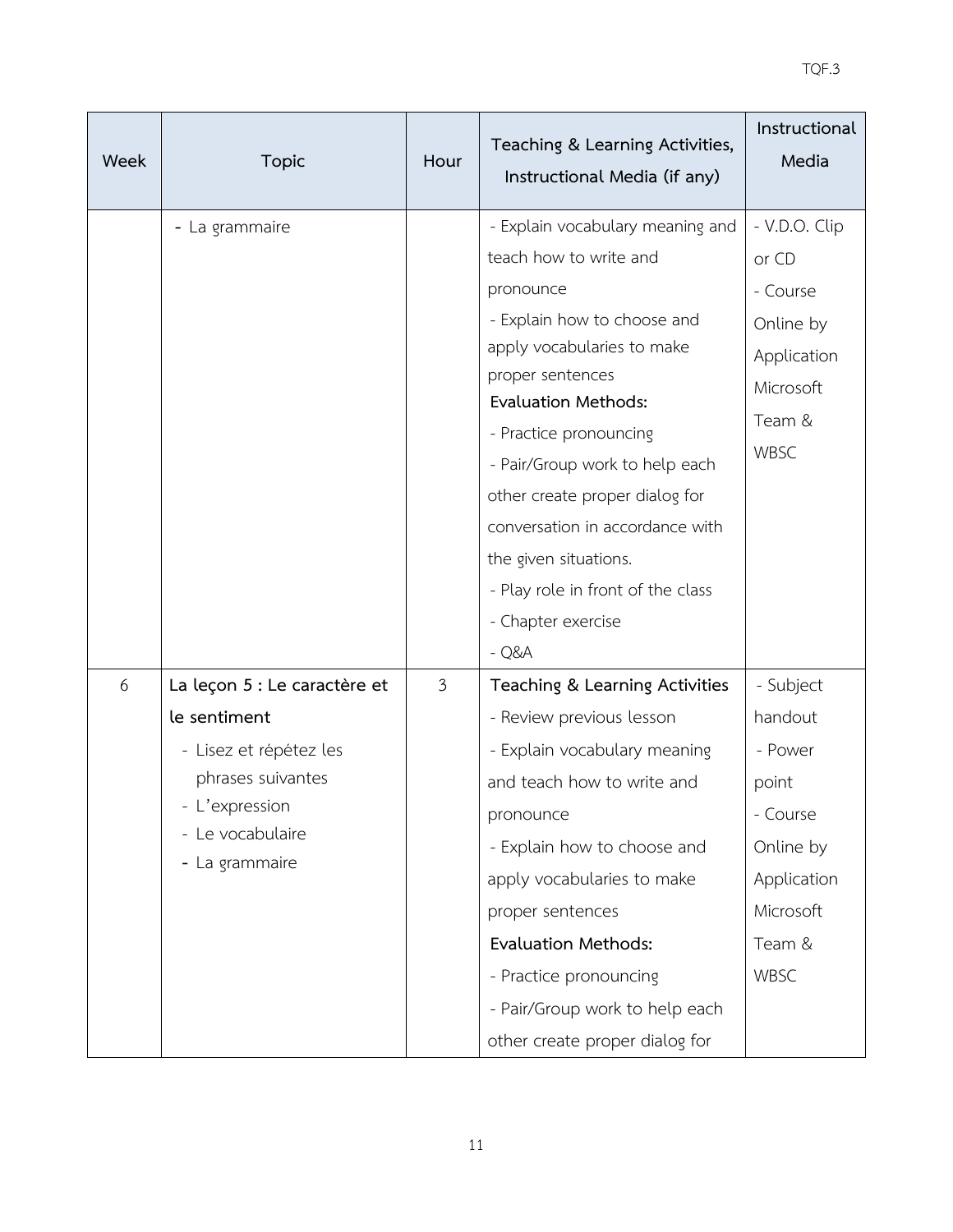| Week           | <b>Topic</b>                                                                                                                                         | Hour           | Teaching & Learning Activities,<br>Instructional Media (if any)                                                                                                                                                                                                                                                                                                                                                                                                                                                                                                                      | Instructional<br>Media                                                                                          |
|----------------|------------------------------------------------------------------------------------------------------------------------------------------------------|----------------|--------------------------------------------------------------------------------------------------------------------------------------------------------------------------------------------------------------------------------------------------------------------------------------------------------------------------------------------------------------------------------------------------------------------------------------------------------------------------------------------------------------------------------------------------------------------------------------|-----------------------------------------------------------------------------------------------------------------|
| $\overline{7}$ | La leçon 6 : La vie<br>quotidienne<br>- Lisez le document<br>- L'expression<br>- Le vocabulaire : la vie<br>quotidienne et l'heure<br>- La grammaire | 3              | conversation in accordance with<br>the given situations.<br>- Play role in front of the class<br>- Chapter exercise<br>$-Q&A$<br>Teaching & Learning Activities<br>- Review previous lesson<br>- Explain vocabulary meaning<br>and teach how to write and<br>pronounce<br>- Explain how to choose and<br>apply vocabularies to make<br>proper sentences<br><b>Evaluation Methods:</b><br>- Practice pronouncing<br>- Pair/Group work to help each<br>other create proper dialog for<br>conversation in accordance with<br>the given situations.<br>- Play role in front of the class | - Subject<br>handout<br>- Power<br>point<br>- Course<br>Online by<br>Application<br>Microsoft<br>Team &<br>WBSC |
|                |                                                                                                                                                      |                | - Chapter exercise<br>$-Q&A$                                                                                                                                                                                                                                                                                                                                                                                                                                                                                                                                                         |                                                                                                                 |
| 8              | Leçon 7 : Au marché<br>- Écoutez le dialogue<br>- L'expression<br>- Le vocabulaire : les<br>légumes, les fruits,                                     | $\mathfrak{Z}$ | Teaching & Learning Activities<br>- Review previous lesson<br>- Explain vocabulary meaning<br>and teach how to write and<br>pronounce                                                                                                                                                                                                                                                                                                                                                                                                                                                | - Subject<br>handout<br>- Power<br>point<br>- V.D.O. Clip<br>or CD                                              |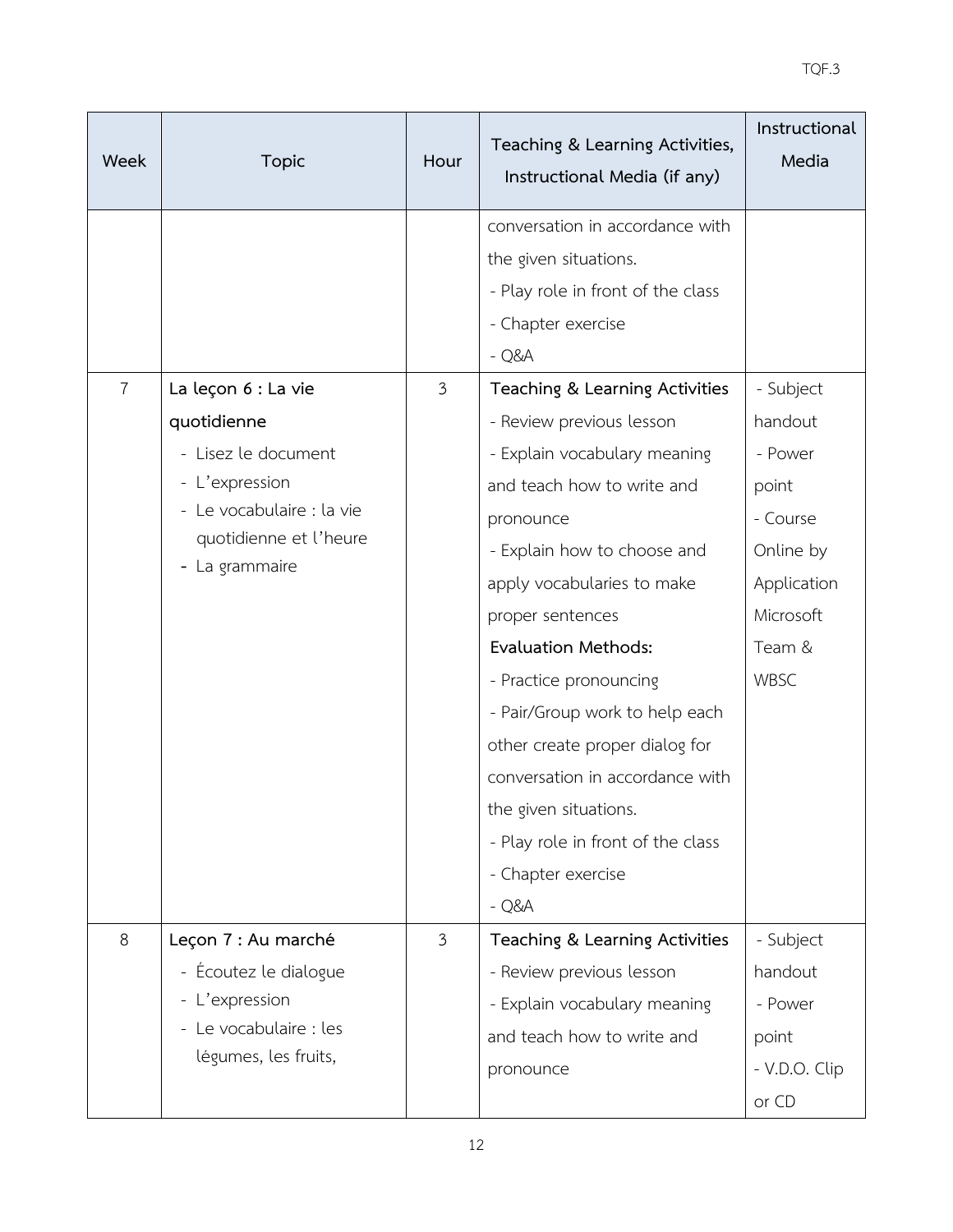| Week | <b>Topic</b>                       | Hour | Teaching & Learning Activities,<br>Instructional Media (if any) | Instructional<br>Media |
|------|------------------------------------|------|-----------------------------------------------------------------|------------------------|
|      | les herbes, les                    |      | - Explain how to choose and                                     | - Course               |
|      | produits de base et                |      | apply vocabularies to make                                      | Online by              |
|      | les produits frais                 |      | proper sentences                                                | Application            |
|      | La grammaire                       |      | <b>Evaluation Methods:</b>                                      | Microsoft              |
|      | Mid - term Examination             |      | - Practice pronouncing                                          | Team &                 |
|      |                                    |      | - Pair/Group work to help each                                  | <b>WBSC</b>            |
|      |                                    |      | other create proper dialog for                                  |                        |
|      |                                    |      | conversation in accordance with                                 |                        |
|      |                                    |      | the given situations.                                           |                        |
|      |                                    |      | - Play role in front of the class                               |                        |
|      |                                    |      | - Chapter exercise                                              |                        |
|      |                                    |      | $-Q&A$                                                          |                        |
| 9    | Leçon 8 : Demander le prix         | 3    | Teaching & Learning Activities                                  | - Subject              |
|      | - Écoutez le dialogue : Dans       |      | - Review previous lesson                                        | handout                |
|      | une papeterie                      |      | - Explain vocabulary meaning                                    | - Power                |
|      | - L'expression                     |      | and teach how to write and                                      | point                  |
|      | - Le vocabulaire<br>- La grammaire |      | pronounce                                                       | - V.D.O. Clip          |
|      |                                    |      | - Explain how to choose and                                     | or CD                  |
|      |                                    |      | apply vocabularies to make                                      | - Course               |
|      |                                    |      | proper sentences                                                | Online by              |
|      |                                    |      | <b>Evaluation Methods:</b>                                      | Application            |
|      |                                    |      | - Practice pronouncing                                          | Microsoft              |
|      |                                    |      | - Pair/Group work to help each                                  | Team &                 |
|      |                                    |      | other create proper dialog for                                  | <b>WBSC</b>            |
|      |                                    |      | conversation in accordance with                                 |                        |
|      |                                    |      | the given situations.                                           |                        |
|      |                                    |      | - Play role in front of the class                               |                        |
|      |                                    |      | - Chapter exercise                                              |                        |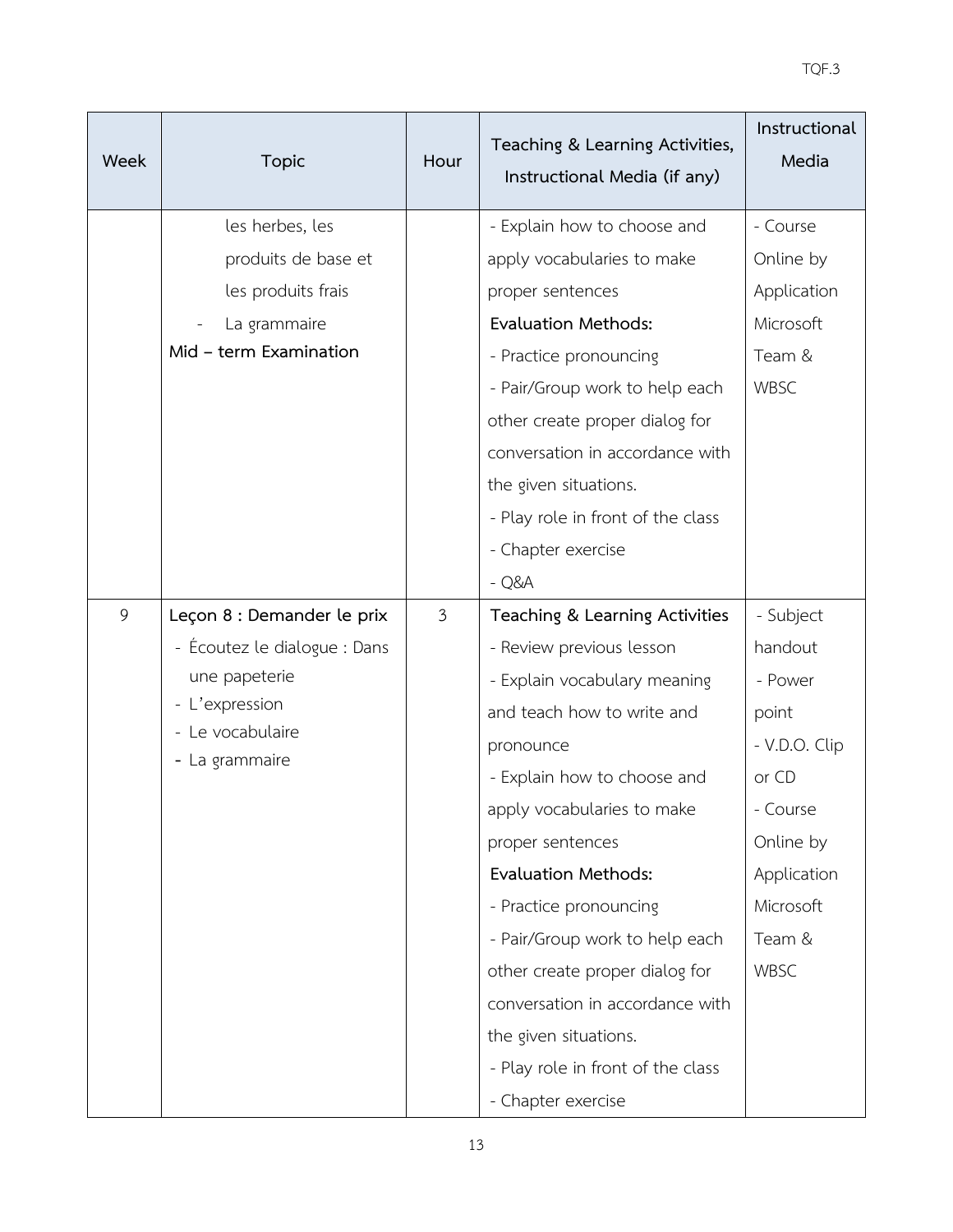| Week | <b>Topic</b>                       | Hour           | Teaching & Learning Activities,<br>Instructional Media (if any) | Instructional<br>Media |
|------|------------------------------------|----------------|-----------------------------------------------------------------|------------------------|
|      |                                    |                | $-Q&A$                                                          |                        |
| 10   | Leçon 9 : Pour des                 | 3              | Teaching & Learning Activities                                  | - Subject              |
|      | renseignements                     |                | - Review previous lesson                                        | handout                |
|      | - Écoutez le dialogue : Dans       |                | - Explain vocabulary meaning                                    | - Power                |
|      | une station de métro               |                | and teach how to write and                                      | point                  |
|      | - L'expression                     |                | pronounce                                                       | - V.D.O. Clip          |
|      | - Le vocabulaire<br>- La grammaire |                | - Explain how to choose and                                     | or CD                  |
|      |                                    |                | apply vocabularies to make                                      | - Course               |
|      |                                    |                | proper sentences                                                | Online by              |
|      |                                    |                | <b>Evaluation Methods:</b>                                      | Application            |
|      |                                    |                | - Practice pronouncing                                          | Microsoft              |
|      |                                    |                | - Pair/Group work to help each                                  | Team &                 |
|      |                                    |                | other create proper dialog for                                  | WBSC                   |
|      |                                    |                | conversation in accordance with                                 |                        |
|      |                                    |                | the given situations.                                           |                        |
|      |                                    |                | - Play role in front of the class                               |                        |
|      |                                    |                | - Chapter exercise                                              |                        |
|      |                                    |                | $-Q&A$                                                          |                        |
| 11   | Leçon 10 : La localization         | $\mathfrak{Z}$ | Teaching & Learning Activities                                  | - Subject              |
|      | - Écoutez le dialogue : Aux        |                | - Review previous lesson                                        | handout                |
|      | Galeries Lafayette                 |                | - Explain vocabulary meaning                                    | - Power                |
|      | - L'expression<br>- Le vocabulaire |                | and teach how to write and                                      | point                  |
|      | - La grammaire                     |                | pronounce                                                       | - V.D.O. Clip          |
|      |                                    |                | - Explain how to choose and                                     | or CD                  |
|      |                                    |                | apply vocabularies to make                                      | - Course               |
|      |                                    |                | proper sentences                                                | Online by              |
|      |                                    |                | <b>Evaluation Methods:</b>                                      | Application            |
|      |                                    |                | - Practice pronouncing                                          | Microsoft              |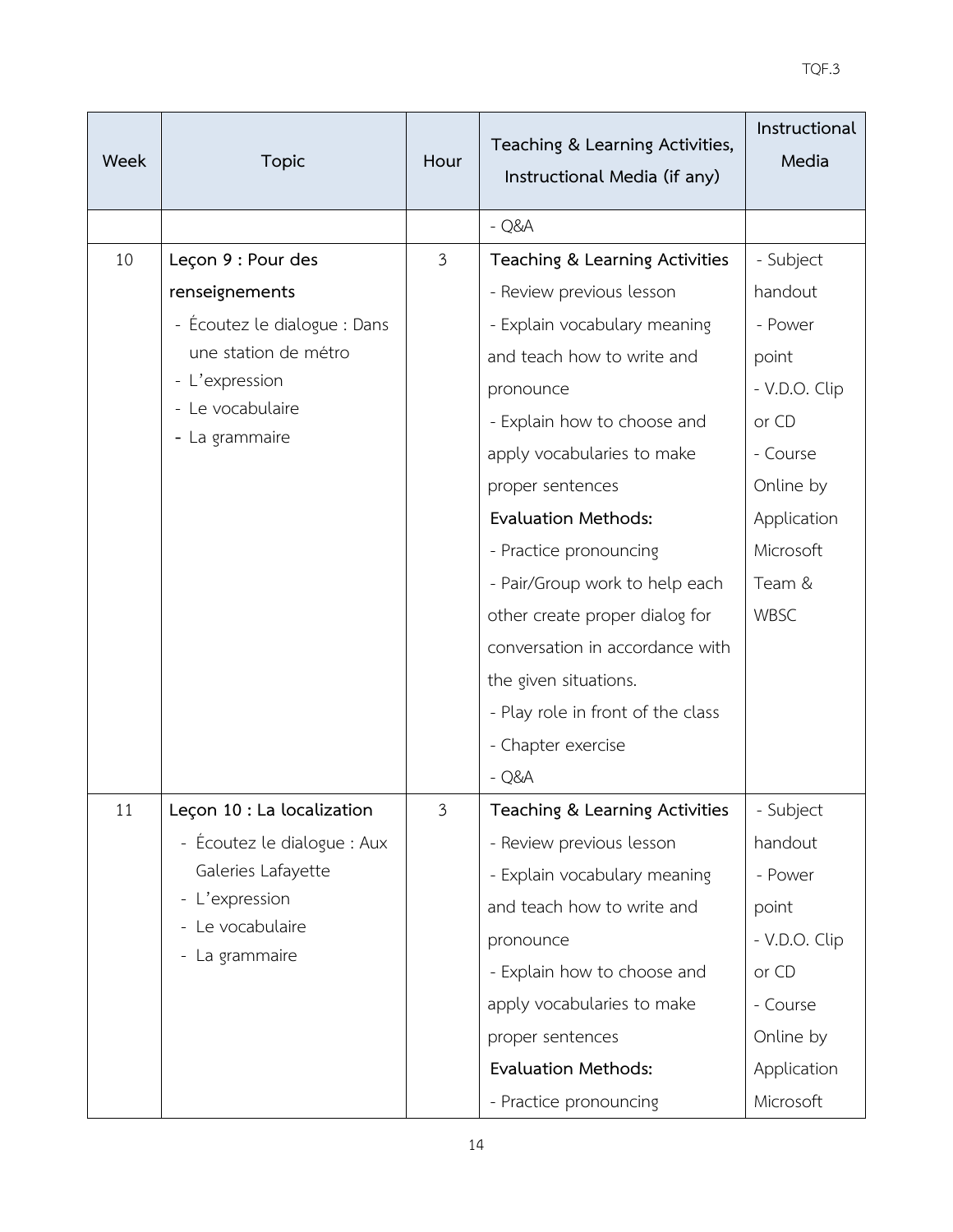| Week | <b>Topic</b>                                                                                           | Hour           | Teaching & Learning Activities,<br>Instructional Media (if any)                                                                                                                                                                                                                                                                                                                                                                                   | Instructional<br>Media                                                                                                       |
|------|--------------------------------------------------------------------------------------------------------|----------------|---------------------------------------------------------------------------------------------------------------------------------------------------------------------------------------------------------------------------------------------------------------------------------------------------------------------------------------------------------------------------------------------------------------------------------------------------|------------------------------------------------------------------------------------------------------------------------------|
| 12   | Leçon 11 : Parler de vos                                                                               | $\mathfrak{Z}$ | - Pair/Group work to help each<br>other create proper dialog for<br>conversation in accordance with<br>the given situations.<br>- Play role in front of the class<br>- Chapter exercise<br>$-Q&A$<br>Teaching & Learning Activities                                                                                                                                                                                                               | Team &<br><b>WBSC</b><br>- Subject                                                                                           |
|      | gouts<br>- Écoutez le dialogue :<br>Entre amis<br>- L'expression<br>- Le vocabulaire<br>- La grammaire |                | - Review previous lesson<br>- Explain vocabulary meaning and<br>teach how to write and<br>pronounce<br>- Explain how to choose and<br>apply vocabularies to make<br>proper sentences<br><b>Evaluation Methods:</b><br>- Practice pronouncing<br>- Pair/Group work to help each<br>other create proper dialog for<br>conversation in accordance with<br>the given situations.<br>- Play role in front of the class<br>- Chapter exercise<br>$-Q&A$ | handout<br>- Power<br>point<br>- V.D.O. Clip<br>or CD<br>- Course<br>Online by<br>Application<br>Microsoft<br>Team &<br>WBSC |
| 13   | Leçon 12 : Pour Demander<br>et donner son opinion<br>- Écoutez le dialogue :<br>Entre collègues        | $\mathfrak{Z}$ | Teaching & Learning Activities<br>- Review previous lesson                                                                                                                                                                                                                                                                                                                                                                                        | - Subject<br>handout<br>- Power<br>point                                                                                     |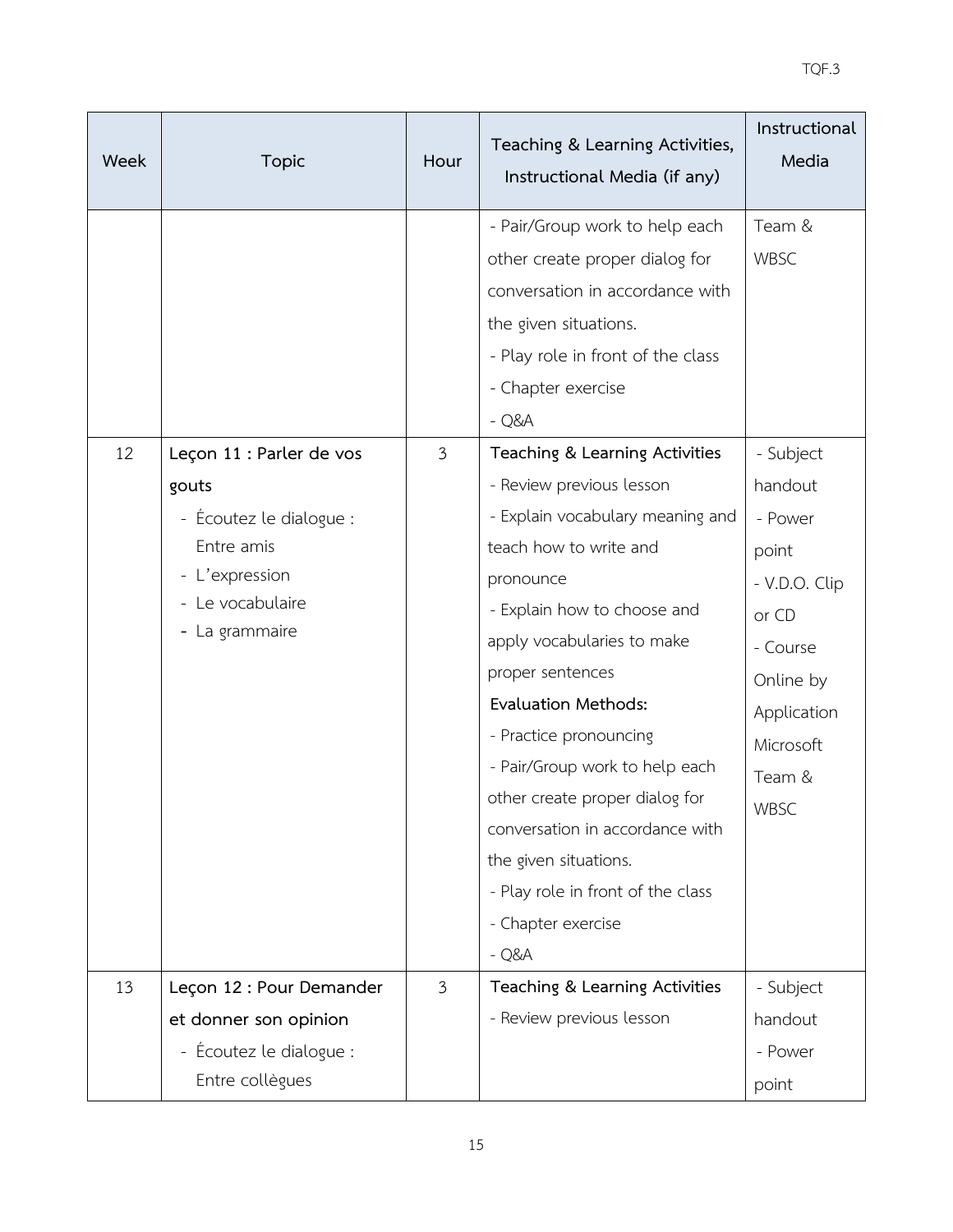| <b>Week</b> | <b>Topic</b>                       | Hour | Teaching & Learning Activities,<br>Instructional Media (if any) | Instructional<br>Media |
|-------------|------------------------------------|------|-----------------------------------------------------------------|------------------------|
|             | - L'expression                     |      | - Explain vocabulary meaning and                                | - V.D.O. Clip          |
|             | - Le vocabulaire                   |      | teach how to write and                                          | or CD                  |
|             | - La grammaire                     |      | pronounce                                                       | - Course               |
|             |                                    |      | - Explain how to choose and                                     | Online by              |
|             |                                    |      | apply vocabularies to make                                      | Application            |
|             |                                    |      | proper sentences                                                | Microsoft              |
|             |                                    |      | <b>Evaluation Methods:</b>                                      | Team &                 |
|             |                                    |      | - Practice pronouncing                                          | <b>WBSC</b>            |
|             |                                    |      | - Pair/Group work to help each                                  |                        |
|             |                                    |      | other create proper dialog for                                  |                        |
|             |                                    |      | conversation in accordance with                                 |                        |
|             |                                    |      | the given situations.                                           |                        |
|             |                                    |      | - Play role in front of the class                               |                        |
|             |                                    |      | - Chapter exercise                                              |                        |
|             |                                    |      | $-Q&A$                                                          |                        |
| 14          | Leçon 13 : Décrire                 | 3    | Teaching & Learning Activities                                  | - Subject              |
|             | l'événement                        |      | - Review previous lesson                                        | handout                |
|             | - Écoutez le dialogue : Au         |      | - Explain vocabulary meaning                                    | - Power                |
|             | commissariat de police             |      | and teach how to write and                                      | point                  |
|             | - L'expression<br>- Le vocabulaire |      | pronounce                                                       | - V.D.O. Clip          |
|             | - La grammaire                     |      | - Explain how to choose and                                     | or CD                  |
|             |                                    |      | apply vocabularies to make                                      | - Course               |
|             |                                    |      | proper sentences                                                | Online by              |
|             |                                    |      | <b>Evaluation Methods:</b>                                      | Application            |
|             |                                    |      | - Practice pronouncing                                          | Microsoft              |
|             |                                    |      | - Pair/Group work to help each                                  | Team &                 |
|             |                                    |      | other create proper dialog for                                  | <b>WBSC</b>            |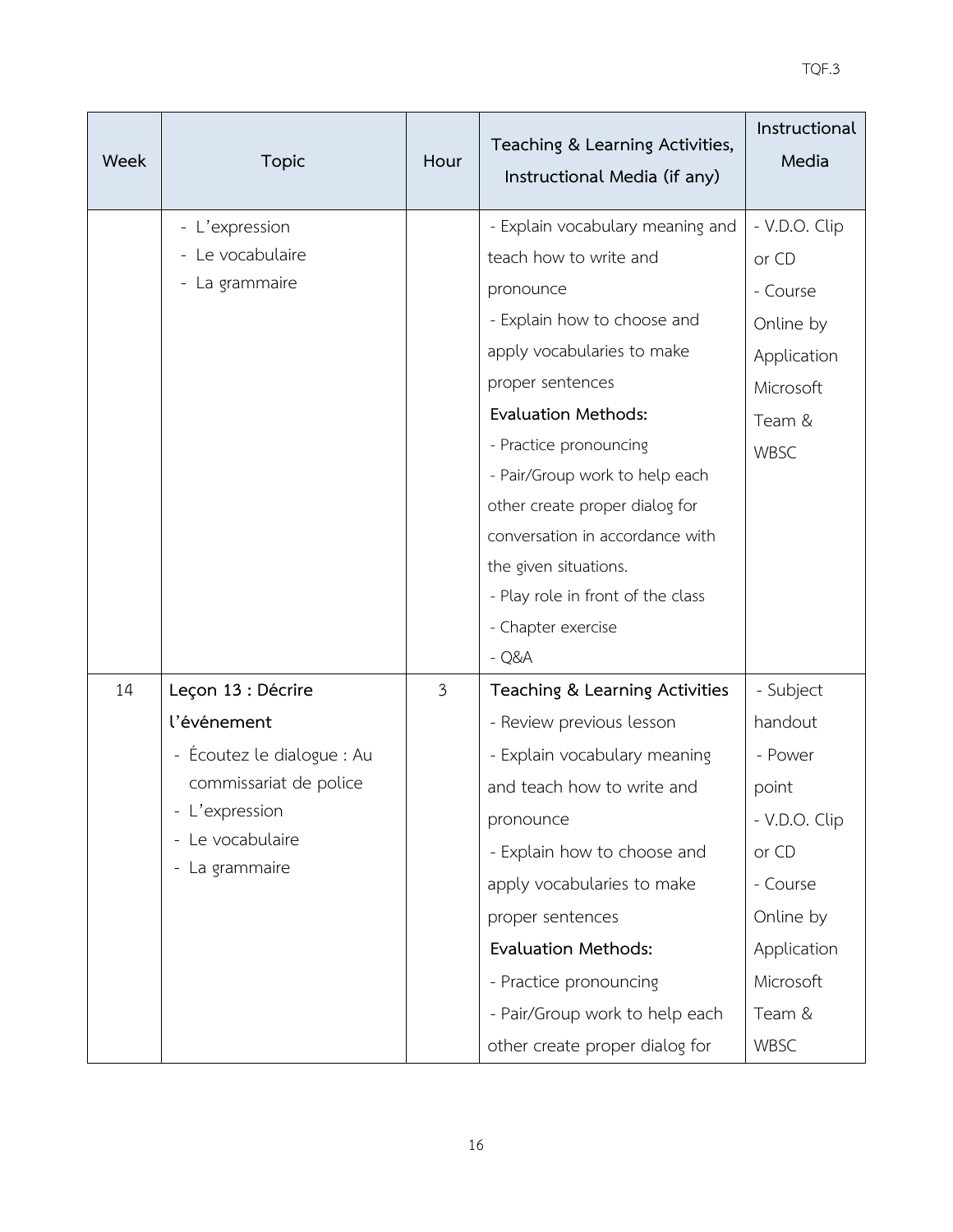| Week | <b>Topic</b>                                                                                         | Hour           | Teaching & Learning Activities,<br>Instructional Media (if any)                                                                                                                                                                                                                                                                                                                                                                                   | Instructional<br>Media                                                                                                       |  |
|------|------------------------------------------------------------------------------------------------------|----------------|---------------------------------------------------------------------------------------------------------------------------------------------------------------------------------------------------------------------------------------------------------------------------------------------------------------------------------------------------------------------------------------------------------------------------------------------------|------------------------------------------------------------------------------------------------------------------------------|--|
| 15   | Leçon 14 : La felicitation                                                                           | $\mathfrak{Z}$ | conversation in accordance with<br>the given situations.<br>- Play role in front of the class<br>- Chapter exercise<br>$-Q&A$<br>Teaching & Learning Activities                                                                                                                                                                                                                                                                                   | - Subject                                                                                                                    |  |
|      | - Écoutez le dialogue :<br>Bonnes Nouvelles!<br>- L'expression<br>- Le vocabulaire<br>- La grammaire |                | - Review previous lesson<br>- Explain vocabulary meaning<br>and teach how to write and<br>pronounce<br>- Explain how to choose and<br>apply vocabularies to make<br>proper sentences<br><b>Evaluation Methods:</b><br>- Practice pronouncing<br>- Pair/Group work to help each<br>other create proper dialog for<br>conversation in accordance with<br>the given situations.<br>- Play role in front of the class<br>- Chapter exercise<br>$-Q&A$ | handout<br>- Power<br>point<br>- V.D.O. Clip<br>or CD<br>- Course<br>Online by<br>Application<br>Microsoft<br>Team &<br>WBSC |  |
| 16   | Final Examination                                                                                    |                |                                                                                                                                                                                                                                                                                                                                                                                                                                                   |                                                                                                                              |  |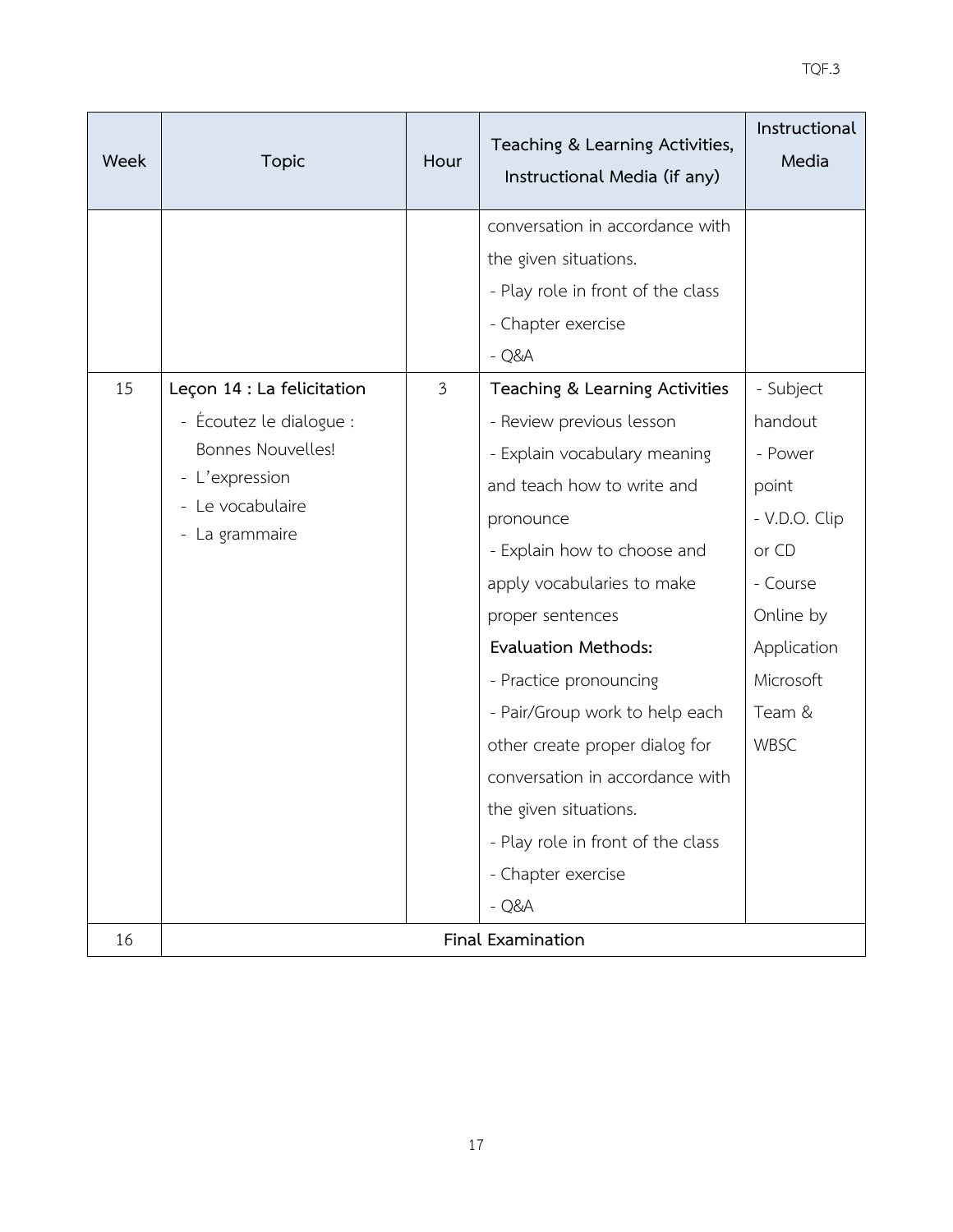# **2. Evaluation plan**

| Activities     | <b>Expected outcomes</b> | Methods                   | Week     | Percentage |
|----------------|--------------------------|---------------------------|----------|------------|
| $\mathbf{1}$   | 1.3 1.4                  | Observe behavior          | $1 - 15$ | 10%        |
|                | 2.2                      | Participation, Activities |          | 10%        |
|                | 4.1                      | Home Work                 |          | 10%        |
| $\overline{2}$ | 1.2 1.3                  | Presentation,             | $2 - 15$ | 20%        |
|                | 2.23.3                   | Individual Assignment     |          |            |
|                | 4.1                      | Group Assignment          |          |            |
|                | 5.1 5.2                  |                           |          |            |
| $\mathfrak{Z}$ | 2.2 3.3                  | Midterm Examination       | 8        | 20%        |
|                | 4.1                      |                           |          |            |
|                | 5.1 5.2                  |                           |          |            |
| $\overline{4}$ | 2.23.3                   | Final Examination         | 16       | 30%        |
|                | 4.1                      |                           |          |            |
|                | 5.1 5.2                  |                           |          |            |

#### **Evaluation**

Evaluation and graduation requirements are subject to the Regulation of Suan Dusit University Council on Undergraduate Programme Evaluation.

# **Section 6 Teaching Materials and Resources**

# **1. Texts and main documents**

เอกสารประกอบการเรียนวิชาภาษาฝรั่งเศสเพื่อการสื่อสารในชีวิตประจําวัน

# **2. Documents and important information**

- 1. นภัส แปนพัฒน .(แปล2555). ฝรั่งเศสทันใจใน 5 นาที, Berlitz, กรุงเทพมหานคร.
- 2. ประภัสสร พานชาตรี .(2559). พูดฝรั่งเศสจากจินตภาพ, พราว โพเอท, กรุงเทพมหานคร.
- 3. Anne Akyüz et al. (2006). Les exercices de grammaire A2, Hachette, Paris.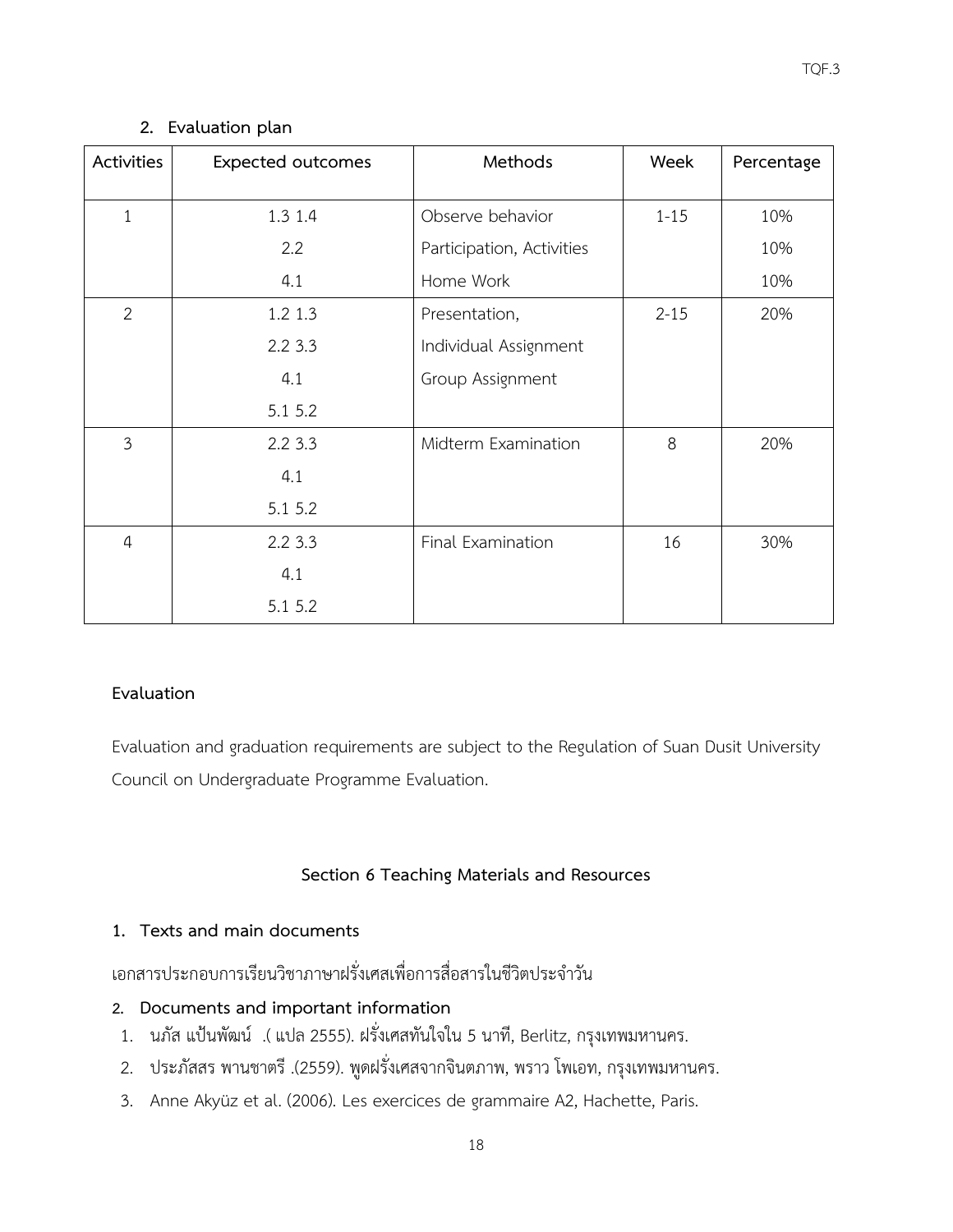- 4. Caroline Vettcheff, & Stanley Hilton. (2006). Préparation à l'examen au DELF A1, Hachette, Paris.
- 5. Claire Miquel. (2013). Communication Progressive du Français Niveau Débutant, CLE International, Paris.
- 6. Claire Miquel. (2004). Communication Progressive du Français Niveau Intermédiaire, CLE International, Paris.
- 7. Évelyne Siréjols, & Giovanna Tempesta. (2002). Grammaire 450 nouveaux Exercices niveau débutant. CLE International, Paris.
- 8. Évelyne Siréjols, & Giovanna Tempesta. (2002). Grammaire 450 nouveaux Exercices niveau intermédiaire. CLE International, Paris.

# **3. Documents and recommended information**

- 1. Anne Akyüz et al. (2006). Les exercices de grammaire A2. Paris: Hachette
- 2. Michèle Boularès & Jean-Louis Frérot. (1999). Grammaire Progressive du Français. Paris: CLE International
- 3. http://www.gavroche-thailande.com

#### **Section 7 Evaluation and Improvement of Course Management**

#### **1. Strategies for Course Effectiveness Evaluation by Students**

Effectiveness evaluation for this course is as follows:

- Interviews with students
- Observations of students' responses during class
- Students' online evaluation and feedback

#### **2. Evaluation strategies in teaching methods**

The strategies for collection data for teaching evaluation are as follows:

- Exam results
- Revision of learning outcomes